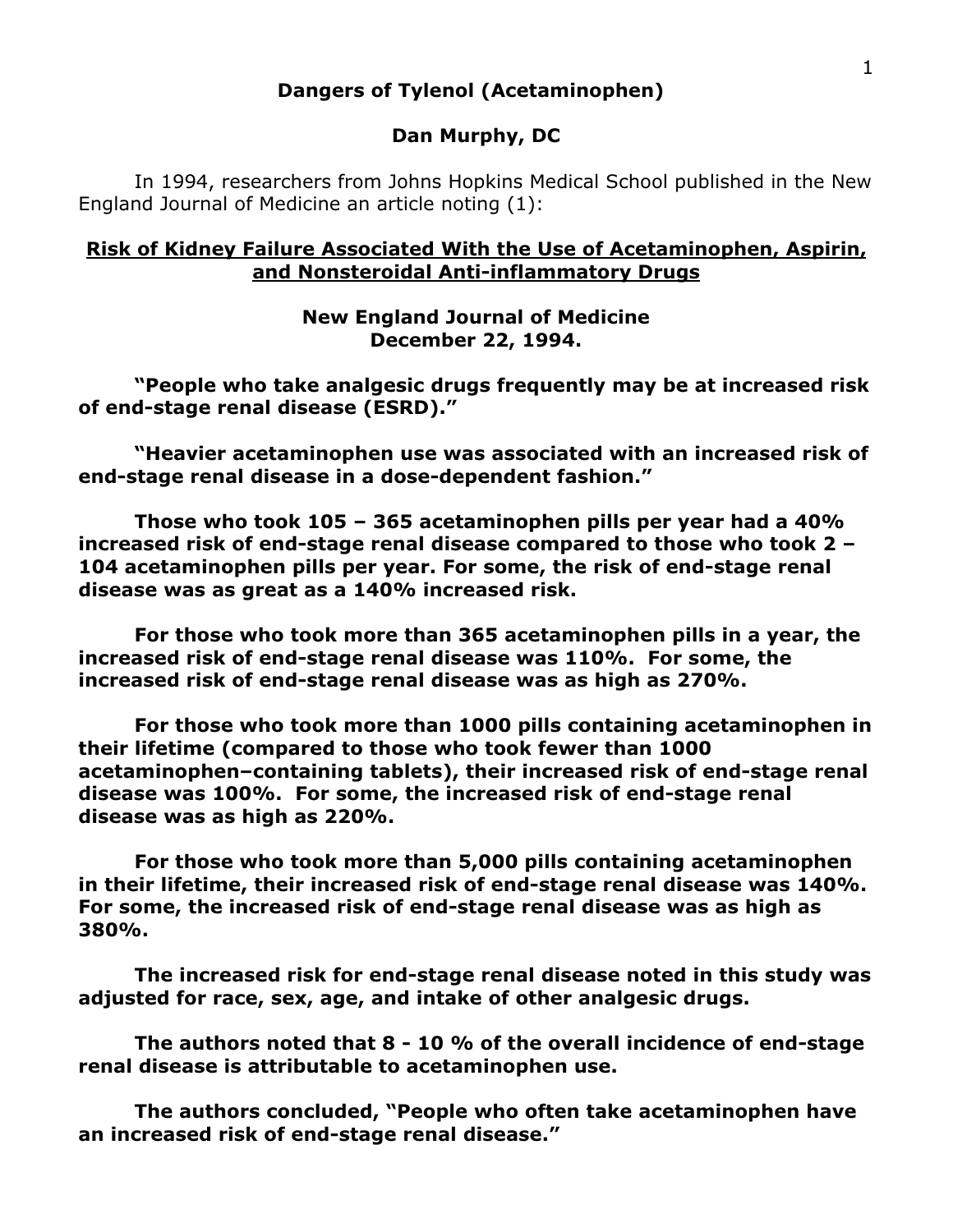In 1997, researchers from the Department of Internal Medicine, University of Texas Southwestern Medical Center, published in the New England Journal of Medicine an article noting (2):

## **Acetaminophen Toxicity in an Urban County Hospital**

#### **New England Journal of Medicine October 16, 1997**

**Acetaminophen ingestion accounts for 12% of all patients hospitalized with drug overdoses.**

**Acetaminophen ingestion accounts for 40% of patients with acute liver failure.**

In 2004, Tim Davern, MD, a liver transplant specialist at the University of California, San Francisco, published (3):

# **The Danger Of Mixing Candy And Poison**

#### **San Francisco Chronicle August 14, 2004**

**"First Do No Harm" is a cornerstone of modern medicine.**

**"I think the practice of combining acetaminophen (Tylenol is one popular brand) and an opiate, such as hydrocodone bitartrate, together as a single drug (as Vicodin does) defies logic, if not common sense."**

**Acetaminophen is a "potent dose-dependent poison for the liver; simply stated, if you take too much, your liver dies."**

**Acetaminophen overdose is the "leading cause of acute liver failure in the United States today."**

**On the other hand, opiates, such as hydrocodone bitartrate and codeine, while safe for the liver, are highly addictive.**

**"Vicodin is currently the most popular prescription drug in the United States."**

**Some patients become addicted to the opiate component of Vicodin and consume increasing amounts of acetaminophen, "ultimately leading to acute liver failure."**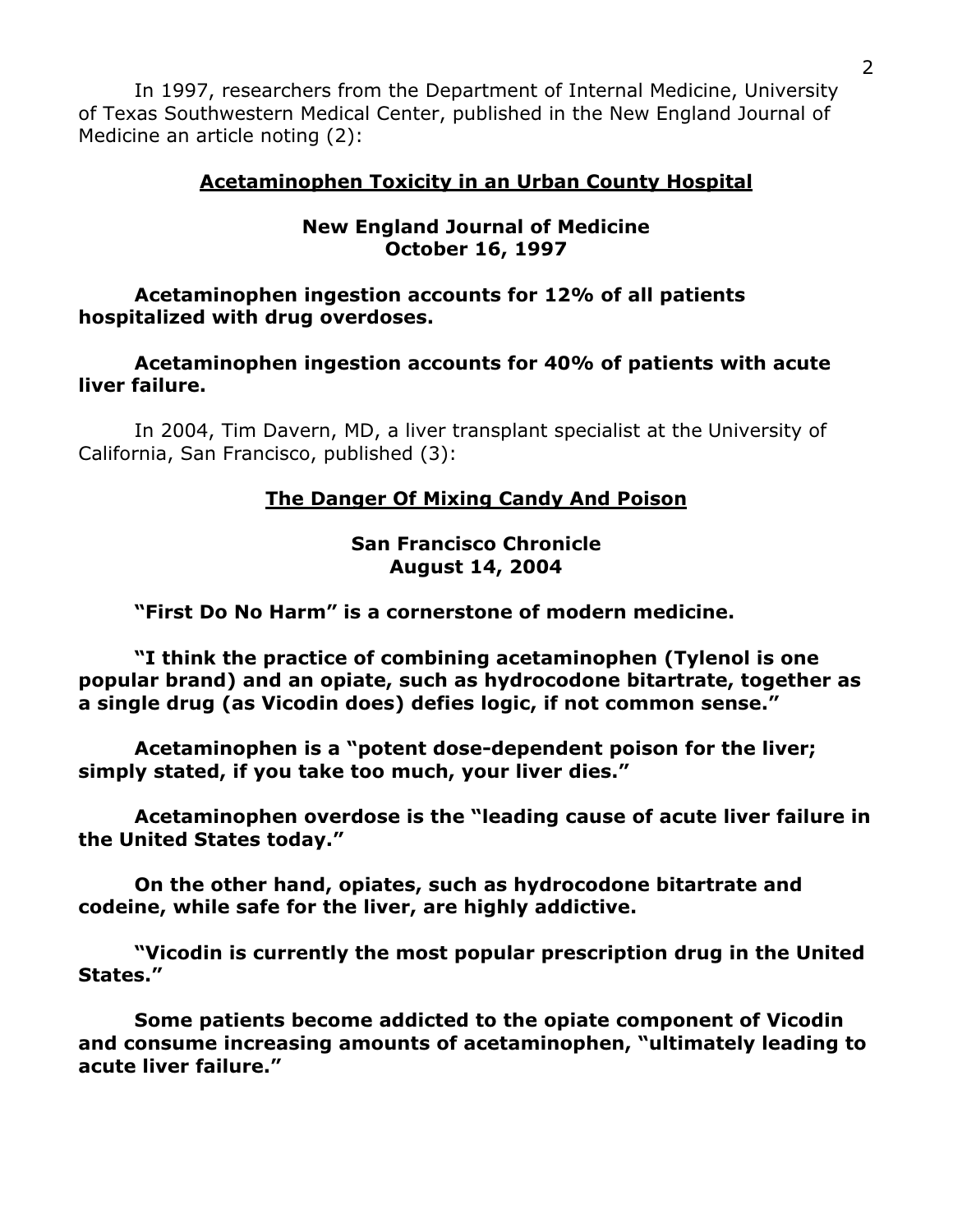**"With overwhelming liver injury from acetaminophen, what follows is a particularly grisly death punctuated by bleeding, confusion, coma, brain swelling, damage and death."**

**"Patients typically take too much acetaminophen for fever or pain over several days, not realizing the potential for liver damage."**

**"Many are unaware that acetaminophen is contained in dozens of over-the-counter cold and flu preparations."**

**"This situation is particularly tragic in young children accidentally overdosed with acetaminophen, typically in the setting of a flu-like illness, by well-intentioned but misinformed parents."**

**Acetaminophen packaging should have better warning labels, and should not be sold in 1,000 pill mega-bottles.**

**Acetaminophen-opiate combinations [like Vicodin] should be removed from the market.**

**"The prescription rules in California have made it far easier for physicians to prescribe an acetaminophen-opiate combination, such as Vicodin, than a pure opiate, such as codeine, although the former is far more dangerous."**

**The FDA banned Ephedra, which "contrasts with its puzzling, relatively meager efforts to prevent acetaminophen hepatotoxicity, which kills far more Americans each year than Ephedra."**

In 2006, regular PARADE columnist Isadore Rosenfeld, MD, publishes (4):

## **Take This Painkiller Carefully**

**Medical News That Matters Second Opinion By Isadore Rosenfeld, MD**

**Parade, February 19, 2006, pg. 6**

**"Acetaminophen, whose best know brand name is Tylenol, is one of the most widely used non-prescription painkillers is the US."**

**"Overdosing with it is the leading cause of serious poisoning in this country."**

**"Every year, too much acetaminophen accounts for 50,000 emergency room visits, 42% of liver failures, and an average of 458 deaths."**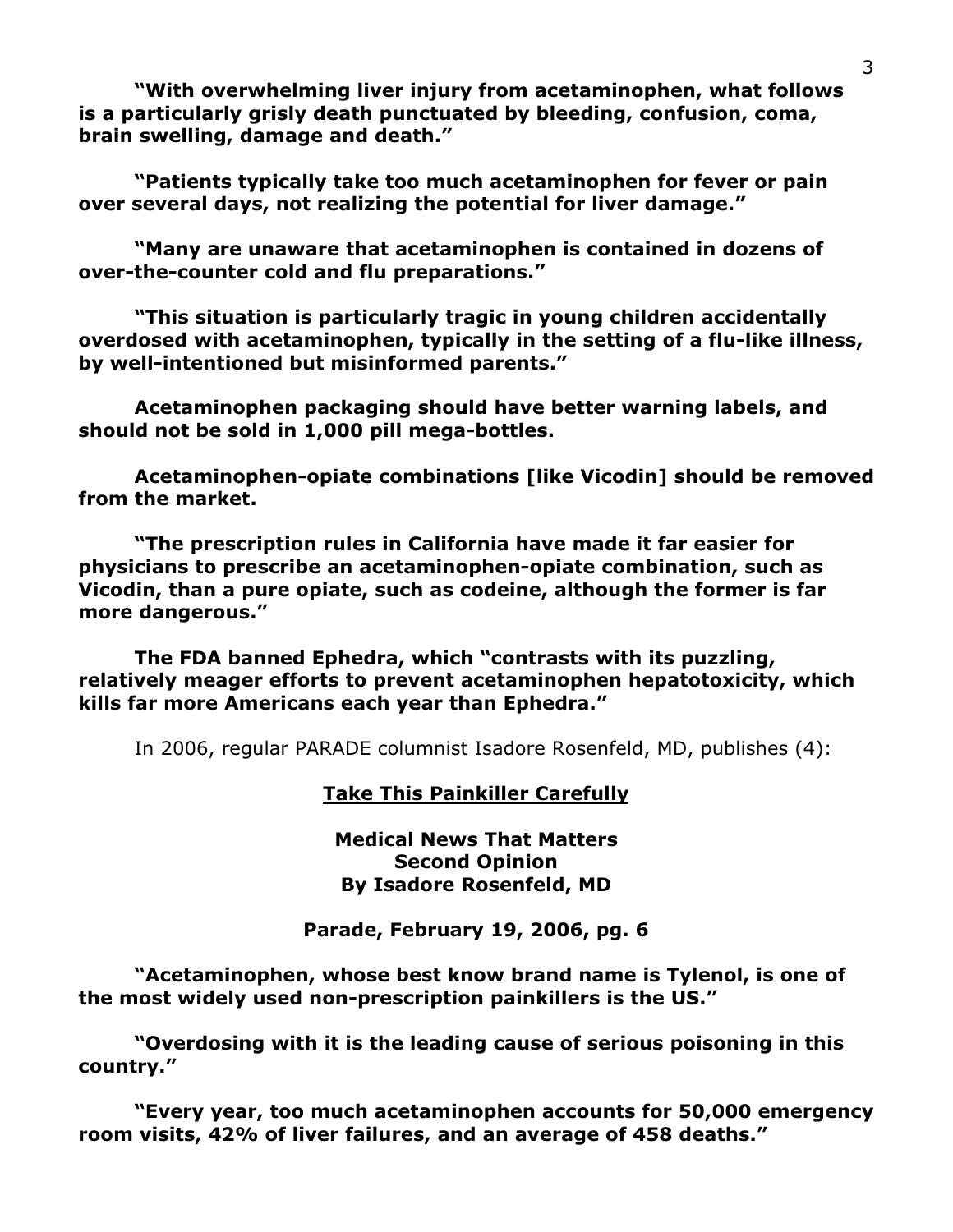**"Never take more than 4,000mg a day—eight 500mg extra-strength capsules."**

# **Numerous other drugs also contain acetaminophen, including Nyquil, Sudafed, Alka-Seltzer, Sinutab, Contac, Actifed, etc.**

## **"If you have two or three alcoholic drinks or more a day, be sure to consult your doctor before taking Tylenol."**

**"The symptoms of acetaminophen overdose are nausea, vomiting, abdominal pain and lack of appetite."** [NOTE: these are symptoms that some may take Tylenol for, flu-like symptoms.]

## **"The specific antidote is N-acetylcysteine (NAC)."**

N-acetylcysteine (NAC) works to save the liver following acetaminophen poisoning because it elevates levels of the antioxidant and detoxifier, glutathione (5). I purchase N-acetylcysteine (NAC) in the product **Complete Glutathione From Nutri-West: 800-443-3333.**

In 2005, researchers associated with Harvard Medical School published in the American Heart Association journal Hypertension, an article noting (6):

# **Non-Narcotic Analgesic Dose and Risk of Incident Hypertension in US Women**

#### **Hypertension September 2005**

**Acetaminophen [Tylenol, Atasol, Anacin-3, Panadol, Excedrin {has acetaminophen, aspirin, and caffeine}], is one of the most commonly used drugs in the United States.**

**Compared with women who did not use acetaminophen, older women who took >500 mg per day had a 93% increased risk of hypertension.**

**Younger women who took >500 mg per day of acetaminophen had a 99% increased risk of hypertension.**

**Compared with non-users of acetaminophen, older women who consumed >500 mg per day for headache had a 240% increased risk of hypertension.**

**Compared with non-users of acetaminophen, younger women who consumed >500 mg per day for headache had a 370% increased risk of hypertension.**